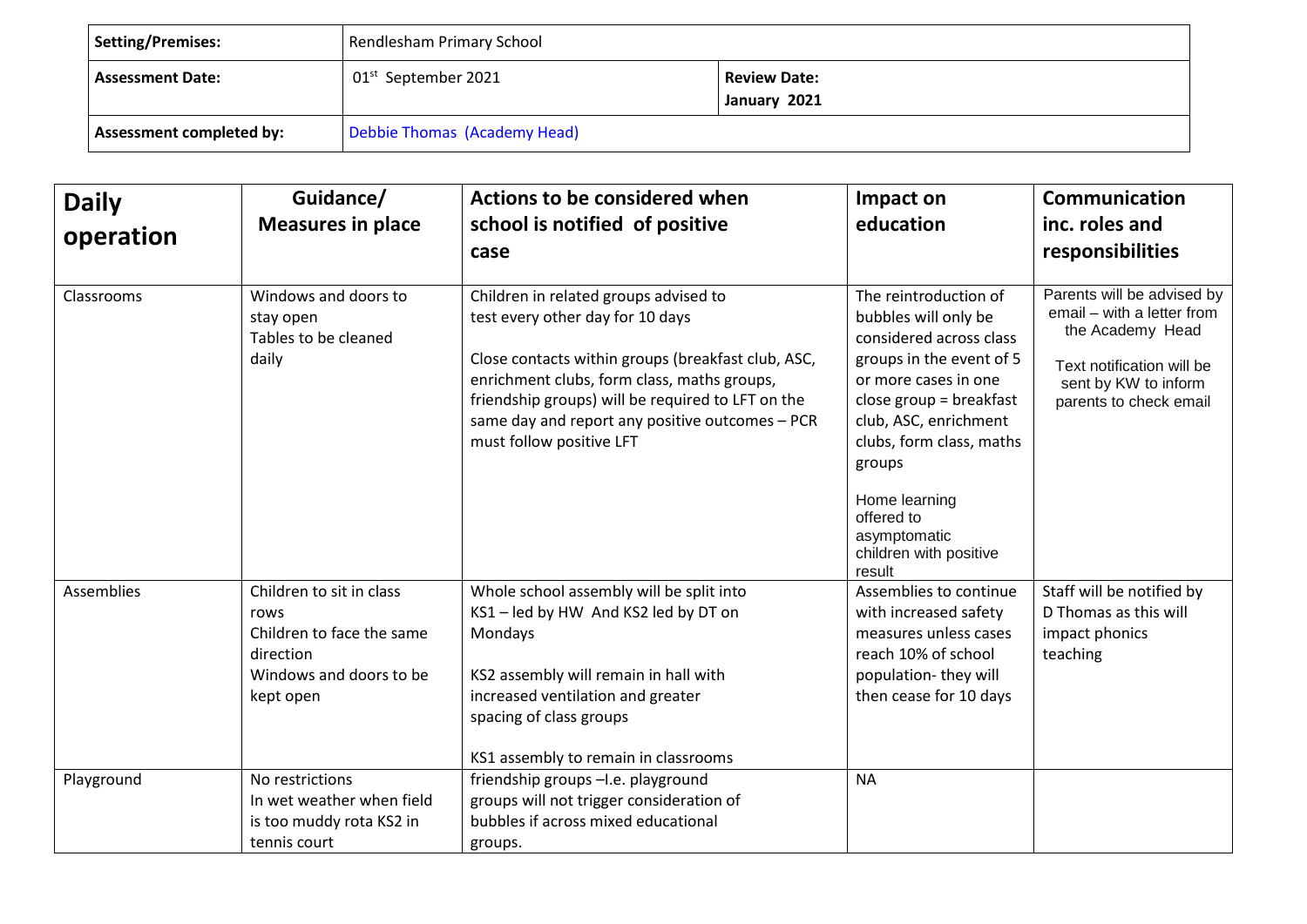| Lunchtimes          | Nursery children to start<br>lunch at 11.40 in hall<br>Joined by Reception and Yr<br>1/ <sub>2</sub> at 12:00<br>As places become available<br>MDSAs to call in yr % and<br>5/6 as appropriate                          |                                                                                                                                                                                                                                                                        | N/A                                                                                                |                                                                                              |
|---------------------|-------------------------------------------------------------------------------------------------------------------------------------------------------------------------------------------------------------------------|------------------------------------------------------------------------------------------------------------------------------------------------------------------------------------------------------------------------------------------------------------------------|----------------------------------------------------------------------------------------------------|----------------------------------------------------------------------------------------------|
| <b>Tuck Shop</b>    | Will be reintroduced for<br>KS2 children only and will<br>be supervised in the dinner<br>hall<br>Yr 6 pupils to be<br>responsible for taking<br>money - gloves to be worn<br>by pupils handling money                   | Identify close contacts via class register<br>for year 6 helpers                                                                                                                                                                                                       | N/A                                                                                                |                                                                                              |
| Parental attendance | Only outdoor events can<br>be attended by parents<br>Online engagement will be<br>encouraged for indoor<br>events                                                                                                       | If parents advise that they have a<br>positive LFT or positive PCR their<br>children will be sent home to be tested<br>Children must be collected by an adult<br>that has not had a positive result -<br>follow guidance below for actions<br>relating to children     | Teachers to use google<br>classroom and other<br>online platforms to<br>promote children's<br>work | Office to monitor<br>parental messages +<br>calls                                            |
| <b>EVCs</b>         | Follow transport guidance<br>below<br>Ratios can be supported<br>with parents that can<br>evidence a negative LFT on<br>the day of the visit<br>Encouraged to go ahead<br>with COVID RA from<br>receiving site in place | Adults will be replaced where possible to<br>allow visits to continue<br>If the visit lead is unable to attend a<br>member of SLT will replace them where<br>possible<br>parents will be made aware of what cost<br>elements are refundable prior to giving<br>consent | EVCs will only be<br>cancelled if adult<br>ratios cannot be met                                    | All communication<br>to parents regarding<br>EVCs will set out<br>cancellation<br>procedures |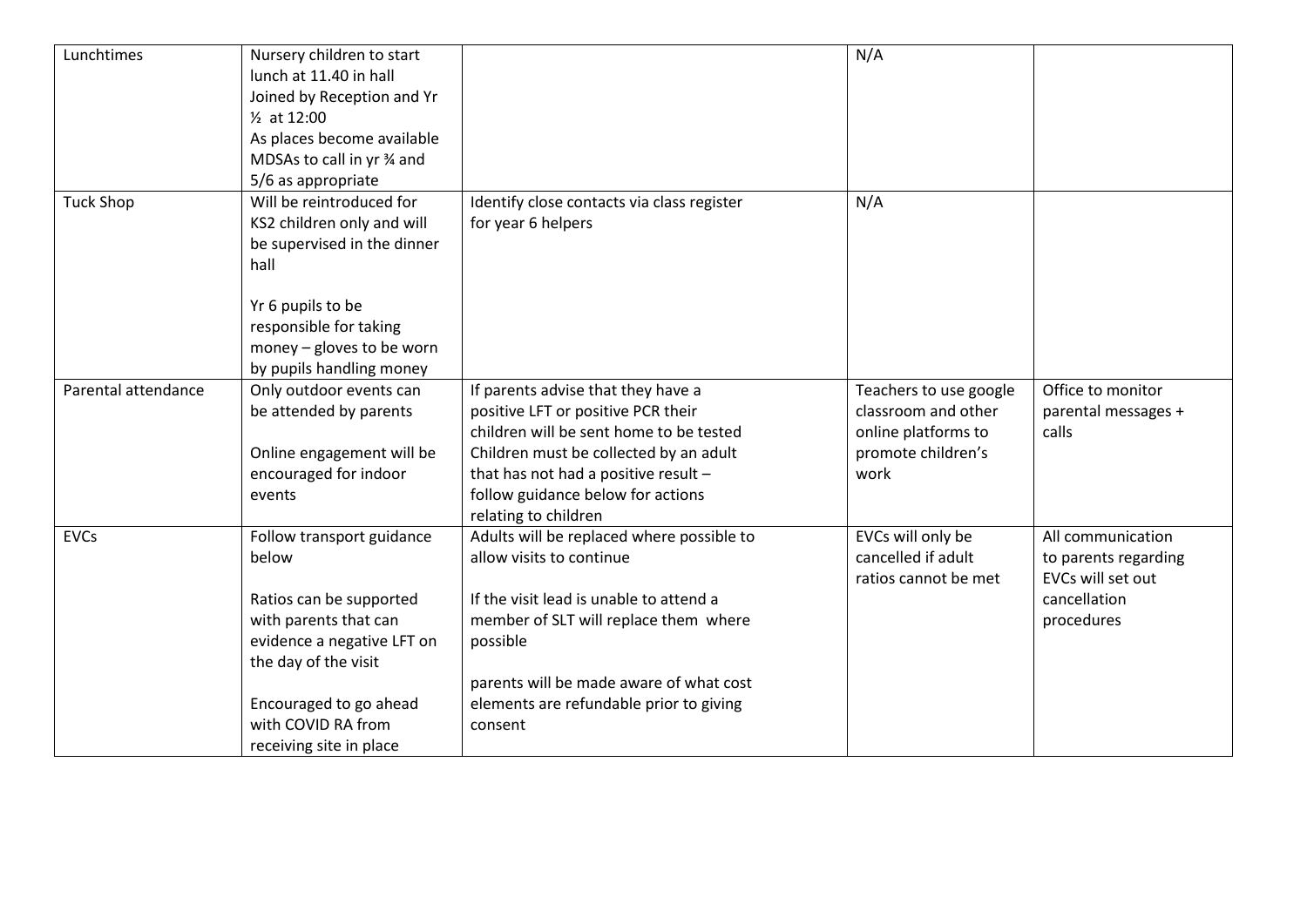| <b>Tracing close</b><br>contacts and | <b>Guidance/ Measures in</b>                                                                                                                                                                                                                                  | <b>Actions to be considered</b>                                                                                                                                                                                                                                                                                                                                                                                                                                                                                                                                                                                                                                                                                                                                                                                                                                                                                                                                                                                        | Impact on                                                                                                                 | <b>Communication inc. roles</b>                                                                                                                              |
|--------------------------------------|---------------------------------------------------------------------------------------------------------------------------------------------------------------------------------------------------------------------------------------------------------------|------------------------------------------------------------------------------------------------------------------------------------------------------------------------------------------------------------------------------------------------------------------------------------------------------------------------------------------------------------------------------------------------------------------------------------------------------------------------------------------------------------------------------------------------------------------------------------------------------------------------------------------------------------------------------------------------------------------------------------------------------------------------------------------------------------------------------------------------------------------------------------------------------------------------------------------------------------------------------------------------------------------------|---------------------------------------------------------------------------------------------------------------------------|--------------------------------------------------------------------------------------------------------------------------------------------------------------|
| <b>isolation</b>                     | place                                                                                                                                                                                                                                                         | when school is notified of                                                                                                                                                                                                                                                                                                                                                                                                                                                                                                                                                                                                                                                                                                                                                                                                                                                                                                                                                                                             | education                                                                                                                 | and responsibilities                                                                                                                                         |
|                                      |                                                                                                                                                                                                                                                               | positive case                                                                                                                                                                                                                                                                                                                                                                                                                                                                                                                                                                                                                                                                                                                                                                                                                                                                                                                                                                                                          |                                                                                                                           |                                                                                                                                                              |
| Informing parents                    | Parents will be notified of the<br>presence of a positive case in a<br>class or group by the school but no<br>names will be shared. If staff are<br>aware of close contacts parents<br>will be notified as soon as possible<br>alongside NHS track and Trace. | NHS Test and Trace will work with<br>the positive case and/or their parent<br>to identify close contacts. Contacts<br>from a school setting will only be<br>traced by NHS Test and Trace<br>where the positive case and/or their<br>parent specifically identifies the<br>individual as being a close contact.<br>individuals are not required to self-isolate if they are<br>contacted by NHS Test and Tracelive in the same<br>household as someone with COVID-19, or are a close<br>contact of a positive someone with COVID-19-case-1<br>and any of the following apply:<br>they are fully vaccinated<br>they are below the age of 18 years and 6<br>$\bullet$<br>months<br>they have taken part in or are currently part<br>of an approved COVID-19 vaccine trial<br>they are not able to get vaccinated for<br>medical reasons<br>Instead, childrenthey will be contacted by NHS Test<br>and Trace, informed they have been in close contact<br>with a positive case and advised to take<br>a PCR test.PCR test. | Pupils awaiting results<br>or asymptomatic but<br>positive will receive<br>home learning in line<br>with the Trust policy | Class teachers to contact parents<br>of pupils to inform them of the<br>home learning offer<br>For maths - this is the maths<br>teacher not the form teacher |
|                                      |                                                                                                                                                                                                                                                               | Staff who do not need to isolate, and children and<br>young people aged under 18 years 6 months who<br>usually attend school, and have been identified as a<br>close contact, should continue to attend school as<br>normal. They do not need to wear a face covering<br>within the school                                                                                                                                                                                                                                                                                                                                                                                                                                                                                                                                                                                                                                                                                                                             |                                                                                                                           |                                                                                                                                                              |
| Informing the LA                     | D Thomas has                                                                                                                                                                                                                                                  |                                                                                                                                                                                                                                                                                                                                                                                                                                                                                                                                                                                                                                                                                                                                                                                                                                                                                                                                                                                                                        |                                                                                                                           | D Thomas will notify the LA as                                                                                                                               |
|                                      | information on who to                                                                                                                                                                                                                                         |                                                                                                                                                                                                                                                                                                                                                                                                                                                                                                                                                                                                                                                                                                                                                                                                                                                                                                                                                                                                                        |                                                                                                                           | per the County Council flow chart                                                                                                                            |
|                                      | contact                                                                                                                                                                                                                                                       |                                                                                                                                                                                                                                                                                                                                                                                                                                                                                                                                                                                                                                                                                                                                                                                                                                                                                                                                                                                                                        |                                                                                                                           |                                                                                                                                                              |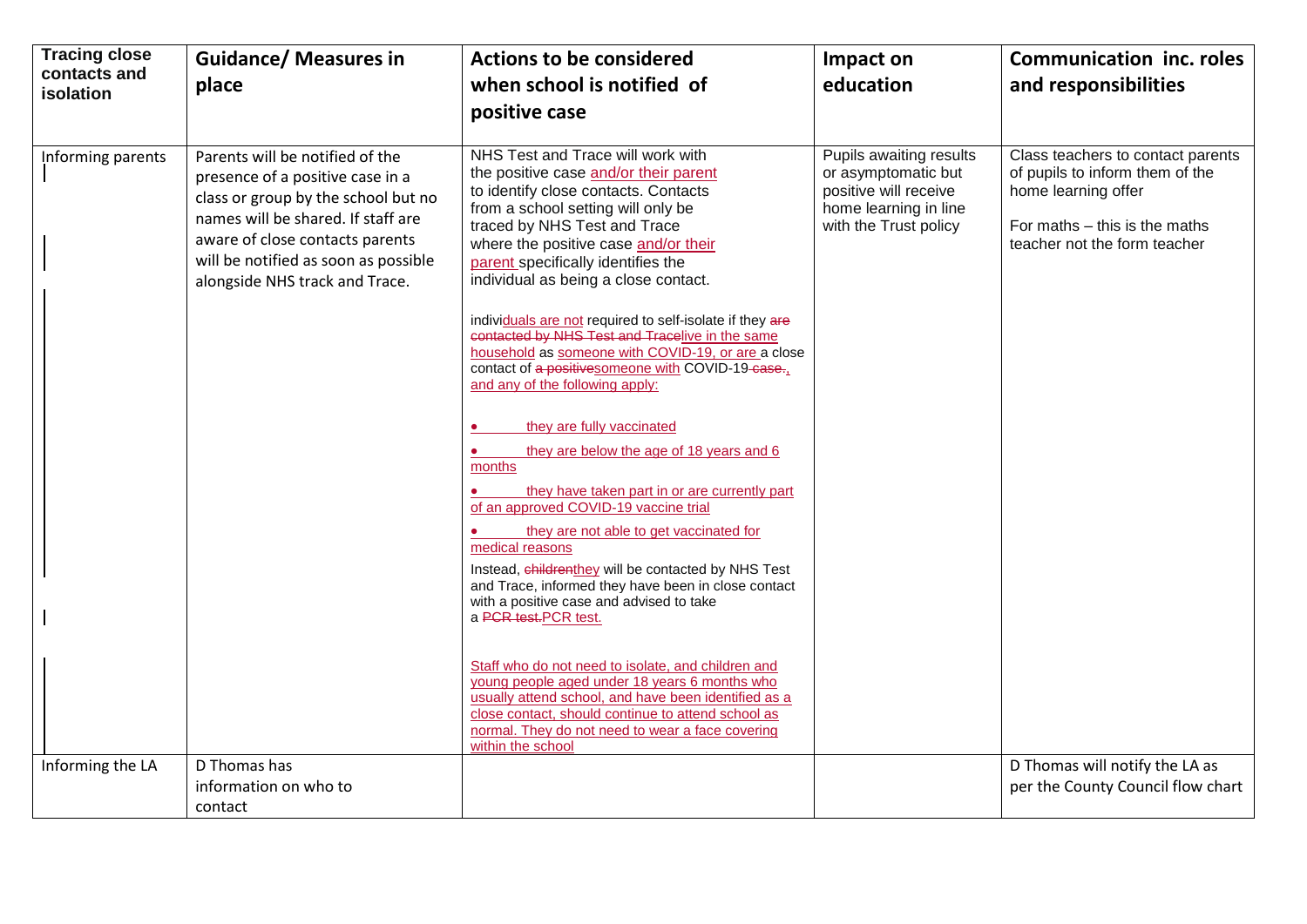| Informing PHE  | D Thomas to follow PHE  |                           | D Thomas will follow PHE          |
|----------------|-------------------------|---------------------------|-----------------------------------|
|                | guidance on when to     |                           | guidance and report as            |
|                | notify                  |                           | reguired                          |
| Informing CMAT | The attendance register | <b>CMAT home learning</b> | In the event of multiple cases in |
|                | will report cases.      | policy to be applied to   | one group CMAT will be            |
|                |                         | absence where pupils      | advised by K Watts.               |
|                |                         | are asymptomatic          |                                   |

| <b>Managing</b><br><b>Staffing</b> | <b>Guidance/ Measures in</b><br>place                                                                                                                                                                                                                                                                            | <b>Actions to be considered when</b><br>school is notified of positive<br>case                                                                                                                                                                                                                                                                                                                                                                                                                                                                                                                                                                                                                                                                                                                    | Impact on<br>education | Communication inc.<br>roles and<br>responsibilities                                                                                                                 |
|------------------------------------|------------------------------------------------------------------------------------------------------------------------------------------------------------------------------------------------------------------------------------------------------------------------------------------------------------------|---------------------------------------------------------------------------------------------------------------------------------------------------------------------------------------------------------------------------------------------------------------------------------------------------------------------------------------------------------------------------------------------------------------------------------------------------------------------------------------------------------------------------------------------------------------------------------------------------------------------------------------------------------------------------------------------------------------------------------------------------------------------------------------------------|------------------------|---------------------------------------------------------------------------------------------------------------------------------------------------------------------|
| Measures to<br>support staff       | All staff are to complete LFT's twice<br>per week or as directed if part time<br>only and report their results using<br>the Government APP until the end<br>of September when this will be<br>reviewed by the Government<br>Staff are to work in well ventilated<br>areas<br>Sanitiser is available to all staff | Fully vaccinated staff do not need to isolate if<br>identified as close contacts.<br>They will be required to complete a Lateral Flow<br>Test and report the result<br>Staff and pupils with a positive LFD test result<br>should self-isolate in line with the stay at home<br>guidance for households with possible or confirmed<br>coronavirus (COVID-19) infection. They will also<br>need to get a free PCR test to check if they have<br>COVID-19.<br>Whilst awaiting the PCR result, the individual<br>should continue to self-isolate.<br>If the PCR test is taken within 2 days of the positive<br>lateral flow test, and is negative, it overrides the<br>self-test LFD test and the staff member can return<br>to school, as long as the individual doesn't have<br>COVID-19 symptoms. |                        | <b>School Outbreak</b><br>Contingency Plan to be<br>shared with all staff at end<br>of August via email and<br>discussed on PD Day<br>2/9/21<br>D Thomas to deliver |
| <b>ALL Staff with</b>              | Should complete a PCR test and                                                                                                                                                                                                                                                                                   |                                                                                                                                                                                                                                                                                                                                                                                                                                                                                                                                                                                                                                                                                                                                                                                                   | Classes may be         | Employers should call the                                                                                                                                           |
| symptoms                           | inform the Academy Head of the                                                                                                                                                                                                                                                                                   | Staff can return to work once they no longer have                                                                                                                                                                                                                                                                                                                                                                                                                                                                                                                                                                                                                                                                                                                                                 | covered by             | Self-Isolation Service Hub on                                                                                                                                       |
|                                    | result immediately.                                                                                                                                                                                                                                                                                              | COVID-19 symptoms                                                                                                                                                                                                                                                                                                                                                                                                                                                                                                                                                                                                                                                                                                                                                                                 | unqualified teachers   | 020 3743 6715 as                                                                                                                                                    |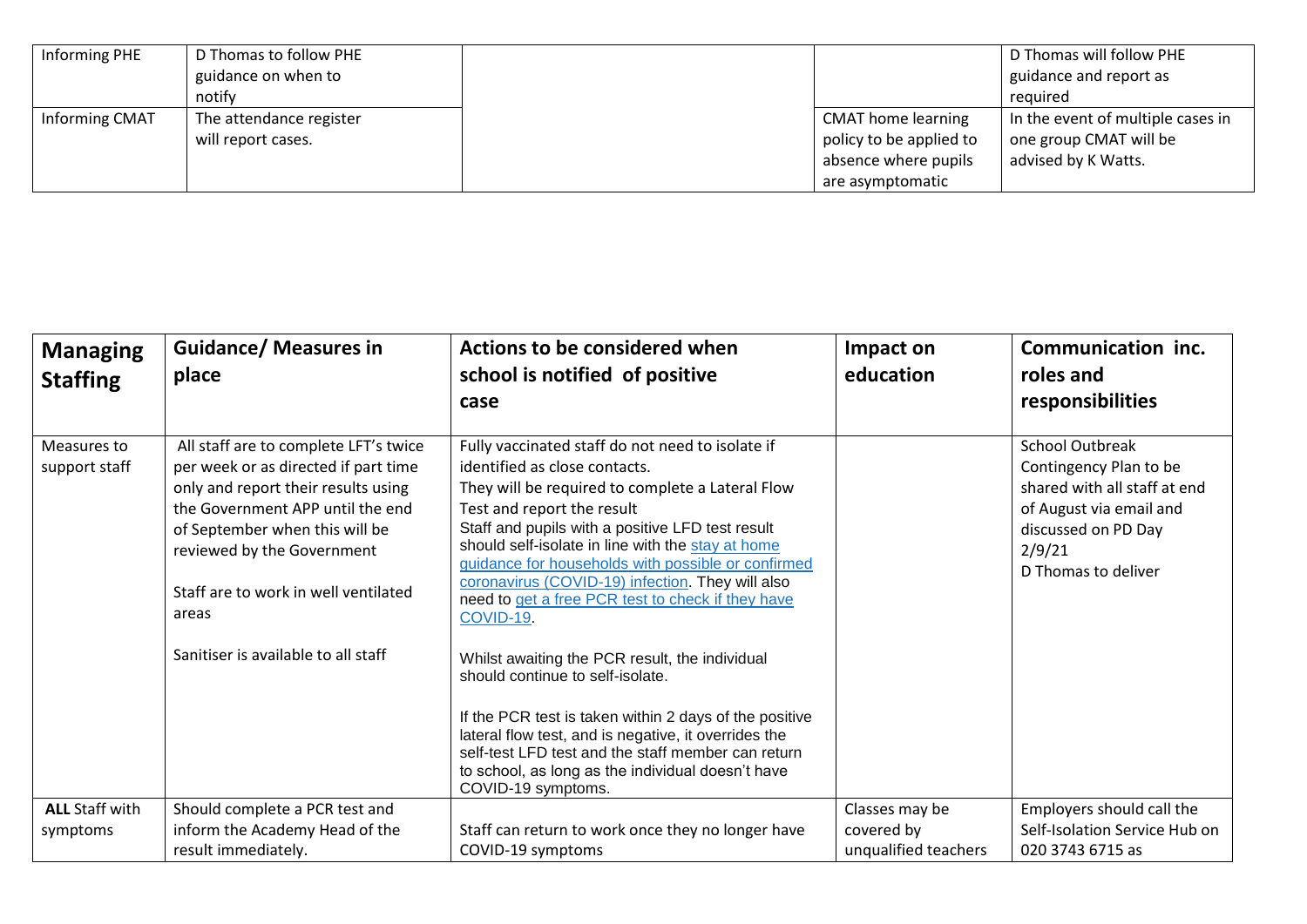| Fully<br>vaccinated<br>staff notified<br>as close<br>contacts | Do not need to isolate if identified<br>as a close contact. They should<br>complete a LFT immediately and<br>report the result.                                                          | All close contacts should complete a LFT<br>immediately - if the test is negative the staff<br>member may remain in work as long as they have<br>no symptoms<br>If the LFT is positive staff must immediately isolate<br>and take a PCR test<br>Staff with symptoms will also need to get a<br>free PCR test to check if they have COVID-19<br>Staff can return to work once they no longer have<br>COVID-19 symptoms | working in school,<br>by an HLTA, a cover<br>teacher employed<br>by the school or a<br>positive.<br>supply teacher.                                                                                                  | soon as they are made<br>aware that any of their<br>workers have tested<br>If there are more than 5<br>cases amongst staff,<br>employers will need to<br>provide the 8-digit NHS Test<br>and Trace Account ID<br>(sometimes referred to as a<br>CTAS number) of the person<br>who tested<br>positive, alongside the   |
|---------------------------------------------------------------|------------------------------------------------------------------------------------------------------------------------------------------------------------------------------------------|-----------------------------------------------------------------------------------------------------------------------------------------------------------------------------------------------------------------------------------------------------------------------------------------------------------------------------------------------------------------------------------------------------------------------|----------------------------------------------------------------------------------------------------------------------------------------------------------------------------------------------------------------------|-----------------------------------------------------------------------------------------------------------------------------------------------------------------------------------------------------------------------------------------------------------------------------------------------------------------------|
| Unvaccinated<br>staff notified<br>as close<br>contacts        | If staff choose not to get vaccinated,<br>or are unable to be vaccinated they<br>will need to self-isolate for 10 days if<br>identified as a close contact in line<br>with NHS guidance. |                                                                                                                                                                                                                                                                                                                                                                                                                       | Isolating staff with<br>no symptoms will be<br>required to live<br>teach from home or<br>access CPD provided<br>by the Academy<br>head.<br>Any CPD will be<br>recorded and staff<br>evaluation will be<br>requested. | names of co-workers<br>identified as close contacts.<br>This will ensure that all<br>workplace contacts are<br>registered with NHS Test<br>and Trace and can receive<br>the necessary public health<br>advice, including the<br>support available to help<br>people to self-isolate.<br>Further guidance is available |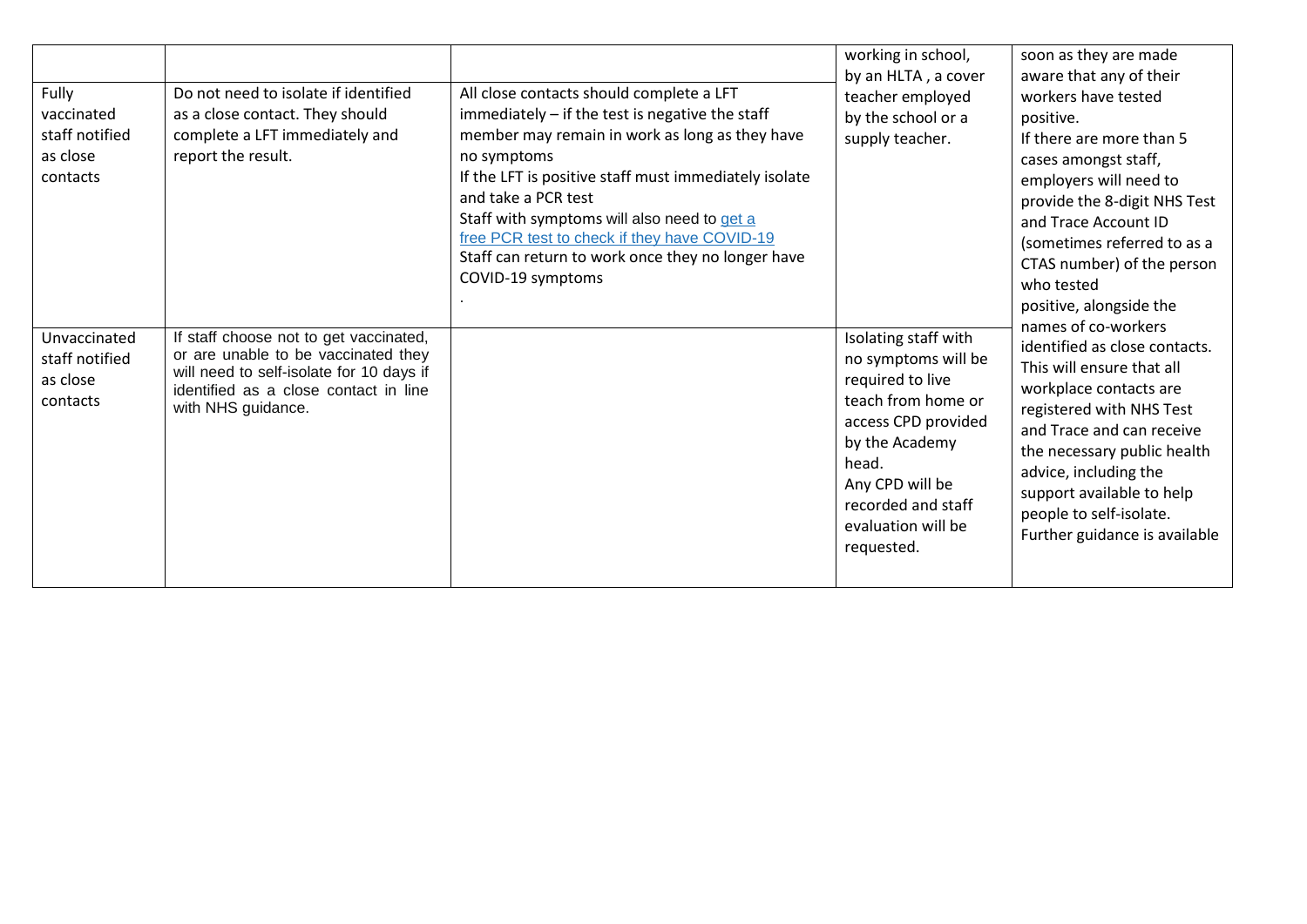| <b>Pupil</b><br><b>Absence</b>         | <b>Guidance/ Measures in place</b>                                                                                                                                                                                                                                                                                                                                                                                                                                       | <b>Actions to be</b><br>considered in case of<br>positive case                                                                                                                                                                                                                                                                                                                                                                                                          | Impact on<br>education                                                                                                                                                                                                                                            | Communication inc.<br>roles and responsibilities                                                               |
|----------------------------------------|--------------------------------------------------------------------------------------------------------------------------------------------------------------------------------------------------------------------------------------------------------------------------------------------------------------------------------------------------------------------------------------------------------------------------------------------------------------------------|-------------------------------------------------------------------------------------------------------------------------------------------------------------------------------------------------------------------------------------------------------------------------------------------------------------------------------------------------------------------------------------------------------------------------------------------------------------------------|-------------------------------------------------------------------------------------------------------------------------------------------------------------------------------------------------------------------------------------------------------------------|----------------------------------------------------------------------------------------------------------------|
| Pupils with<br>COVID-19<br>Symptoms    | If symptoms are identified in school<br>pupils will be moved to an isolation<br>room and adults supporting will be<br>provided PPE<br>Parents will be notified and required to<br>collect the pupil immediately.<br>Pupils should not come into school if they<br>have symptoms, have had a positive test<br>result or other reasons requiring them to stay<br>at home due to the risk of them passing on<br>COVID-19 (for example, they are required to<br>quarantine). | If a pupil is awaiting collection, they should be<br>left in a room on their own if possible and<br>safe to do so. A window should be opened for<br>fresh air ventilation if possible.<br>Appropriate PPE should also be used if close<br>contact is necessary. Further information on<br>this can be found in the use of PPE in<br>education, childcare and children's social care<br>settings guidance. Any rooms they use should<br>be cleaned after they have left. | Pupils with symptoms are<br>not required to access<br>home learning but should<br>be encouraged to return<br>to school after 10 their 10<br>day isolation and when all<br>symptoms have gone                                                                      | School to inform parents via letter                                                                            |
| Siblings of pupils with<br>symptoms    | Siblings should be removed from class<br>and must wait outside the school office<br>to be collected with the sick child,                                                                                                                                                                                                                                                                                                                                                 | Siblings must complete a LFT and follow stay<br>at home guidance for households with<br>possible or confirmed coronavirus (COVID-19)<br>infection.                                                                                                                                                                                                                                                                                                                      | Siblings with no symptoms<br>and a negative LFT can<br>return to school either<br>during the same day or<br>the following session                                                                                                                                 | Office staff to collect siblings and<br>notify parents<br>Register to be updated accordingly                   |
| Pupils identified as<br>close contacts | Teachers to keep records of maths<br>groups and phonics groups<br>Enrichment groups require a weekly<br>register which is the responsibility of<br>the lead adult<br>K Watts to keep register of BSC/ASC<br>and Enrichment groups                                                                                                                                                                                                                                        | NHS track and trace will contact parents<br>School to send supporting document to<br>parents highlighting latest government<br>guidance<br>Pupils will be encouraged to attend school<br>if no symptoms and a negative lateral flow<br>test or PCR has been completed<br>School will request LFT every other day for 10<br>days if child is identified as a close contact                                                                                               | Close contacts must<br>return to school of<br>negative and no<br>symptoms are present<br>Positive asymptomatic<br>pupils can access home<br>learning as advised by<br>the class teacher<br>Positive and unwell<br>children do not need to<br>access home learning | Parents to inform<br>office staff of<br>results and email<br>staff if their child<br>requires home<br>learning |
| Attendance                             | Where a child is required to self-isolate or<br>quarantine because of COVID-19 in<br>accordance with relevant legislation or<br>guidance published by PHE or the DHSC they                                                                                                                                                                                                                                                                                               | Parents will be informed that<br>attendance is mandatory                                                                                                                                                                                                                                                                                                                                                                                                                | School attendance is<br>mandatory for all pupils of                                                                                                                                                                                                               | Parents to<br>communicate with<br>the school office                                                            |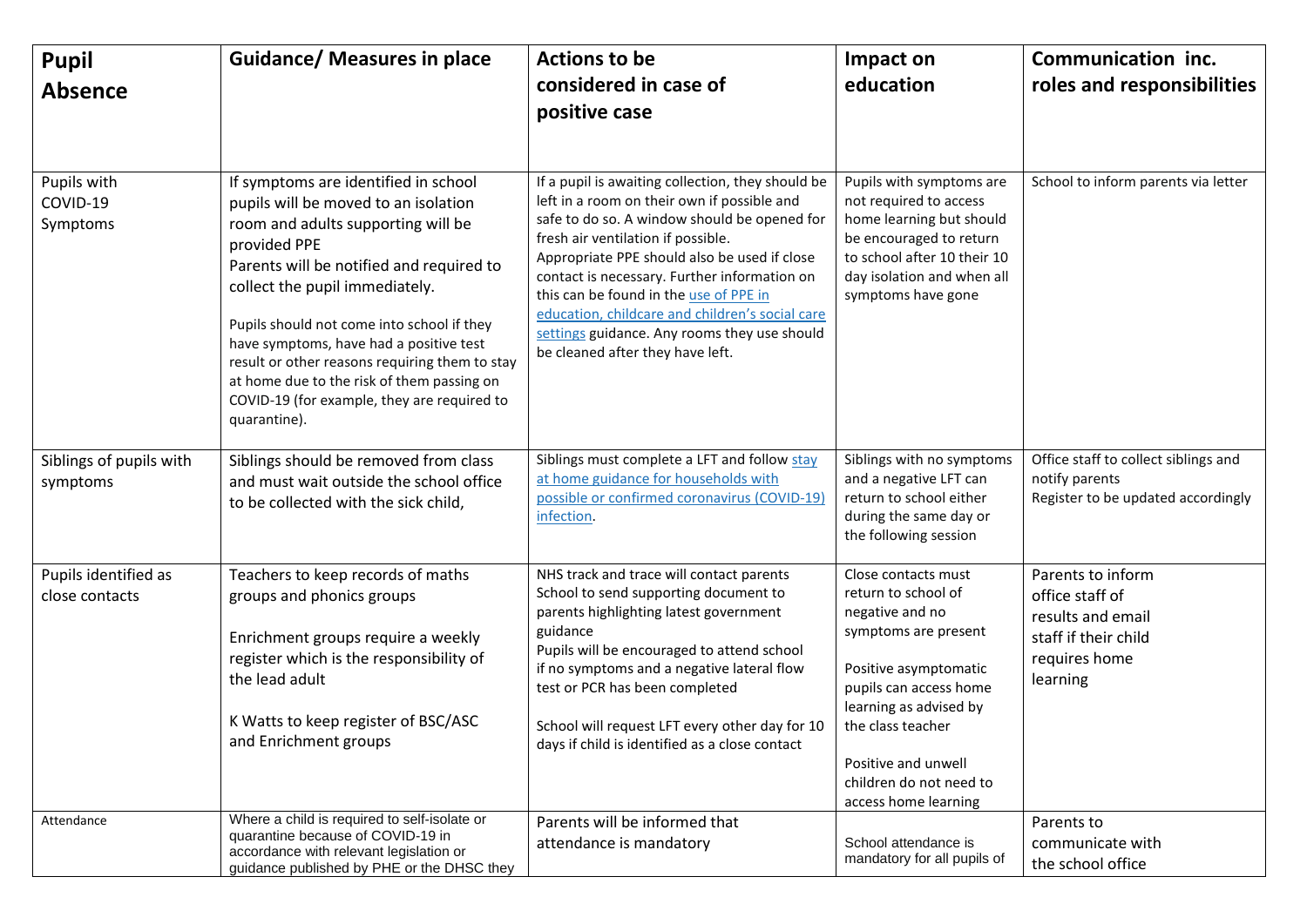|                                 | should be recorded as code X (not attending in<br>circumstances related to coronavirus).<br>Where they are unable to attend because they<br>have a confirmed case of COVID-19 they<br>should be recorded as code I (illness).                                                 | unless a positive case has<br>been identified                                                                                                                                                              | compulsory school age and<br>it is a priority to ensure that<br>as many children as<br>possible regularly attend<br>school. |                                                                                         |
|---------------------------------|-------------------------------------------------------------------------------------------------------------------------------------------------------------------------------------------------------------------------------------------------------------------------------|------------------------------------------------------------------------------------------------------------------------------------------------------------------------------------------------------------|-----------------------------------------------------------------------------------------------------------------------------|-----------------------------------------------------------------------------------------|
| <b>Pupils Travelling Abroad</b> | For pupils abroad who are unable to return,<br>code X is unlikely to apply. In some specific<br>cases, code Y (unable to attend due to<br>exceptional circumstances) will apply. Further<br>guidance about the use of codes is provided in<br>the school attendance guidance. | Pupils returning from abroad<br>must take a LFT and parents<br>must report the result to<br>school staff before returning<br>Isolation is only required if a<br>child has symptoms or a<br>positive result | Pupil attendance is<br>mandatory<br>Follow attendance<br>guidance above                                                     | Parents to be informed of the<br>need for a test in writing<br>before the start of term |

| <b>Wearing of face</b><br>coverings | Guidance/<br><b>Measures in</b><br>place | Actions to be considered in<br>case of positive case                                                                                                                 | Impact on<br>education | Communication inc. roles and<br>responsibilities                                                            |
|-------------------------------------|------------------------------------------|----------------------------------------------------------------------------------------------------------------------------------------------------------------------|------------------------|-------------------------------------------------------------------------------------------------------------|
| Pupils                              | Not required                             | If multiple cases are reported pupils will not be<br>required to wear face coverings<br>All children will use sanitiser or wash hands before<br>entering a classroom | n/a                    | Letter to parents at start of term sets<br>out conditions                                                   |
| Staff                               | Not required                             | If multiple cases are reported staff will be advised<br>to wear face coverings when working within 1m of<br>a child                                                  | n/a                    | Will be updated by email if there are<br>increased cases                                                    |
| <b>Visitors</b>                     | Not required                             | Visitors will be asked to provide evidence of a<br>negative LFT<br>Visitors will be asked to wear a mask when<br>working in close contact with an adult or child     | n/a                    | Will be checked by the<br>office staff<br>Invitees will be notified by receiving<br>staff of our conditions |